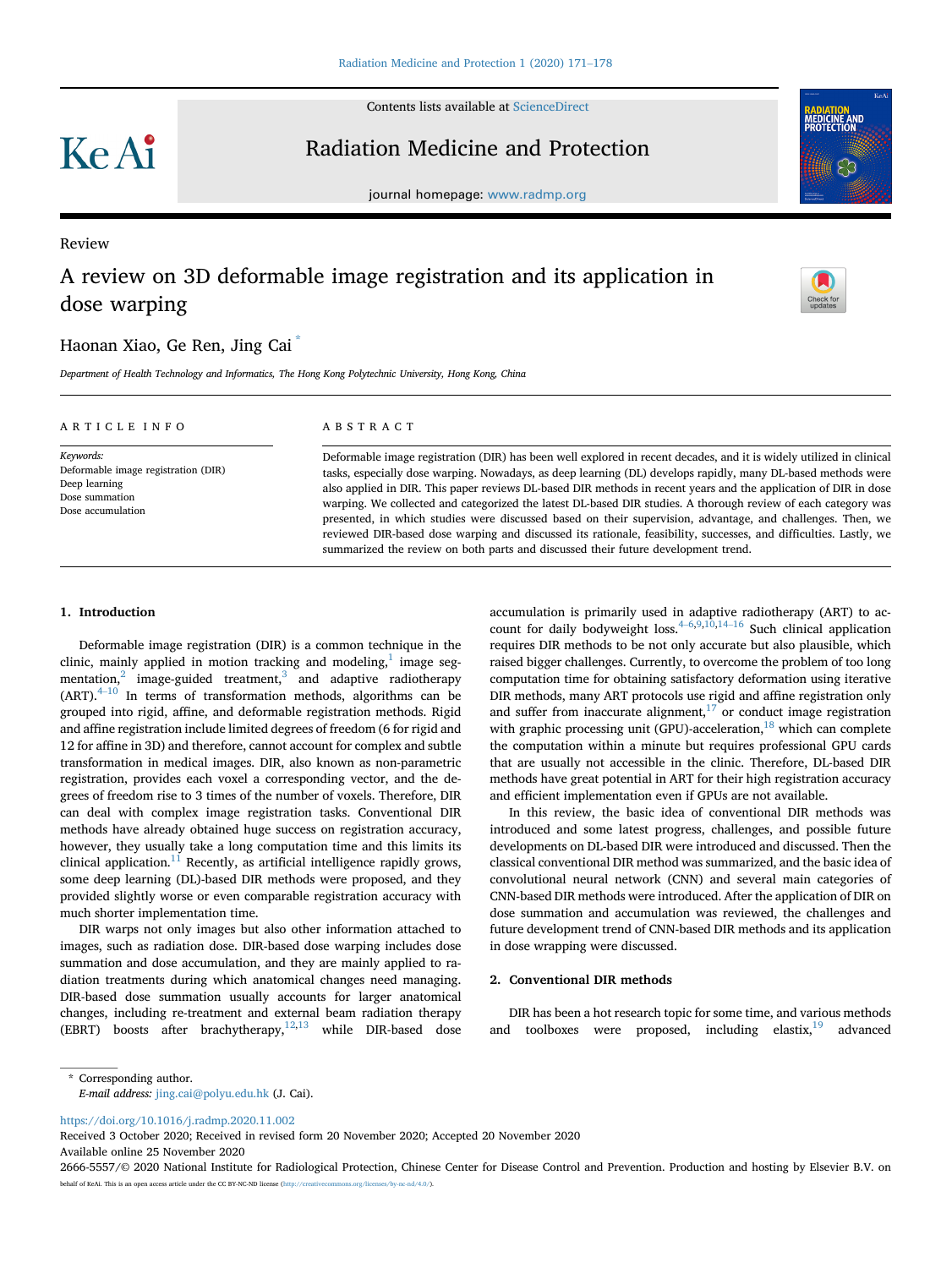normalization tools  $(ANTS)$ ,  $^{20}$  $^{20}$  $^{20}$  demons,  $^{21}$  and so on. When registering, these conventional methods define a cost function and achieve optimal transforms in each iteration by minimizing it. A general format of the cost function  $\mathcal C$  is

$$
\mathcal{C} = \frac{1}{N} \sum_{x} Sim(I_n, J) + Reg(\mathcal{T}_n),
$$
\n(1)

where N is the total number of voxels (or pixels in 2 dimensional images). The cost function comprises a similarity metrics and a transform regularization term.

Commonly used similarity terms are the mean square difference (MSD) or mean square error (MSE), normalized cross-correlation (NCC), and mutual information (MI). MSE is sensitive to absolute values and is mainly used when registering images from the same modalities, i.e., CT-CT registration or MRI-MRI registration, while NCC and MI are mainly used for inter-modality registration, e.g., CT-MRI registration. Optimizing similarity term only often leads to an ill-posed problem and makes the transforms unreal, $^{21}$  since numerous transforms can give the same results. To obtain a smooth and reasonable transform,  $l_1$  and  $l_2$  norm of the transform and its gradient are usually included in the cost function as regularization terms to penalize overall transform strength and first-order or second-order gradient.

#### 3. DL-based methods

#### 3.1. The history of convolutional neural network

Machine learning has gained great success in computer vision. As one of the machine learning models, convolutional neural networks (CNN) becomes a hot topic and draws attention in various fields. Instead of taking the whole image as input, which is what artificial neural network (ANN) does, CNNs try to minimize the computational cost by using shiftinvariant perceptrons in multiple layers. The idea of perceptrons could be traced back to brain studies in the 1950s and 1960s. Hubel and Wiesel $^{22}$ identified two types of visual cells in brains: simple cells (S-cells) and complex cells (C-cells). S-cells extract local features, while C-cells tolerate features' deformation, such as shifting and rotation. Every neuron takes the visual stimuli within a certain range, which is known as the receptive field. The receptive field of neighboring neurons are similar and overlapping, and the systematical combination of the size and location of receptive fields forms a complete visual space.

The first convolutional neural network was the time-delay neural network (TDNN) that was used to recognize phonemes in speech signals. $^{23}$  $^{23}$  $^{23}$  It utilized shared weights along the temporal dimension, making the speech processing time-invariant. This was the early prototype of the shift-invariant filters in image recognition. However, TDNN was a feedforward network and all the weights had to be updated in a separate back-propagation process. LeCun et  $al^{24}$  $al^{24}$  $al^{24}$  later proposed a CNN to recognize hand-written ZIP code numbers and made all the weights automatically trainable via back-propagation. Later, they further improved the network to a 7-layer CNN named as LeNet-5. $^{25}$  $^{25}$  $^{25}$  LeNet-5 had shown great performance on the recognition of hand-written numbers and was adopted by several banks to deposit checks. However, the input layer of LeNet-5 could only receive 32 by 32 black-and-white images. The processing of higher resolution and colorful images requires larger and more convolutional layers, so this network was constrained by computational cost.

The development of processors, especially GPUs, boosted the development of CNNs. In 2004, Oh and Jung<sup>26</sup> first implemented neural network training with GPUs instead of central processing units (CPUs) and got a 20 times faster performance. In 2012, Krizhevsky et  $al^{27}$  proposed a deep CNN model, AlexNet. It was considered a classical CNN model and many recent CNN models are fine-tuning or modification of AlexNet. After the success of AlexNet in computer vision, researchers introduced CNNs into medicine, including computer-aided diagnosis,

image segmentation, and image registration.

#### 3.2. CNN in medical image segmentation and registration

Clinical tasks are usually repetitive and labor-intensive. Implementing artificial intelligence (AI) in medical tasks has been a popular topic for years. The computer system or AI was first introduced to diagnosis, which could be traced back to about 50 years ago.<sup>28</sup> In more recent years, as the CNN models have been mature, CNNs were implemented in various disease diagnosis and showed comparable or even higher accu-racy than human experts.<sup>[29](#page-6-20),[30](#page-6-21)</sup> Later, with more powerful CNNs, the model prediction could be in a higher dimension, e.g., an image or a displacement vector field (DVF), rather than Boolean variables. Therefore, CNNs were also implemented in image-wise tasks, i.e., image segmentation and registration. The applications of CNN in the medical image field was even more after the "encoder-and-decoder" architecture was proposed. U-net was the pioneer and a successful example of such architecture.<sup>[31](#page-6-22)</sup> Another commonly used category of CNN architecture is generative adversarial networks (GANs) and its derivatives,  $32$  which comprise generators and discriminators and the two parts improve adversarially in training. GANs have obtained huge success in image synthesis and translation, super resolution, and registration.<sup>[33](#page-6-24),[34](#page-6-25)</sup> Recently, as the development of hardware keeps going, CNNs can deal with 3D convolutional kernels and the input/output can be a 3D patch or whole volume. Therefore, some researchers also implemented CNNs in 3D medical image segmentation and registration. $11,33-37$  $11,33-37$  $11,33-37$  $11,33-37$ 

CNN-based registration methods could be categorized based on various properties, including CNN architecture (plain-CNN, ResNet, U-Net, GAN, etc.), supervision methods (unsupervised, weakly supervised, supervised, dual-supervised, etc.), input size (point sets, patches or whole images), and pre-processing procedures. In this review, DIR methods were classified into 3 categories, as shown in [Fig. 1:](#page-2-0) models supervised with reference DVFs; models supervised with artificial DVFs; unsupervised models. In following sections, CNN-based DIR methods of the 3 categories were discussed based on the abovementioned properties.

#### 3.2.1. Models supervised by reference DVFs

Supervised training is a straightforward idea and DL-based DIR models were started from it. The typical training process of DL-based DIR models with the supervision of reference DVFs is shown in [Fig. 1:](#page-2-0) a moving volume and a fixed volume are fed to the CNN model and a DVF is predicted; a loss function is defined between the predicted DVF and reference DVF, and the parameters of the CNN model are optimized toward minimizing the loss function via gradient backpropagation.

Some DL-based reference DVF-supervised models were listed in [Table 1.](#page-2-1) They mostly focused on brain MRI-MRI intra-modality registration. The reference DVFs were obtained from various conventional DIR methods, including ANTs, Syn, Demons, surface matching, and large deformation diffeomorphic metric mapping (LDDMM). $^{20,21,38,39}$  $^{20,21,38,39}$  $^{20,21,38,39}$  $^{20,21,38,39}$  $^{20,21,38,39}$  $^{20,21,38,39}$  $^{20,21,38,39}$  Despite the variance of the abovementioned conventional DIR methods, the registration accuracy of these methods made them eligible to be ground truth for deep learning model training.

The CNN architecture used in these works were mostly U-Net or U-Net with some modifications so that the output was of the similar or same size of the input. For example, Fan et al $45$  implemented a U-Net with gap filling, which replaced the straight concatenations of U-Net with several convolutional layers. This made the network more complex and powerful. Cao et al $42,43$  $42,43$  built an AlexNet-like model with three neurons representing dx, dy, and dz in the output layer. This model only predicted the motion at the center of a  $15 \times 15 \times 15$  voxel cube and the final DVF was obtained by interpolation.

As for experiment implementation, although Rohé et al.<sup>41</sup> used whole images as input, they were segmented heart images instead of the entire chest region. Consequently, almost all these works registered small patches or a small portion of an image. The input size might be limited by the available GPU memory and the complexity of CNN models, varying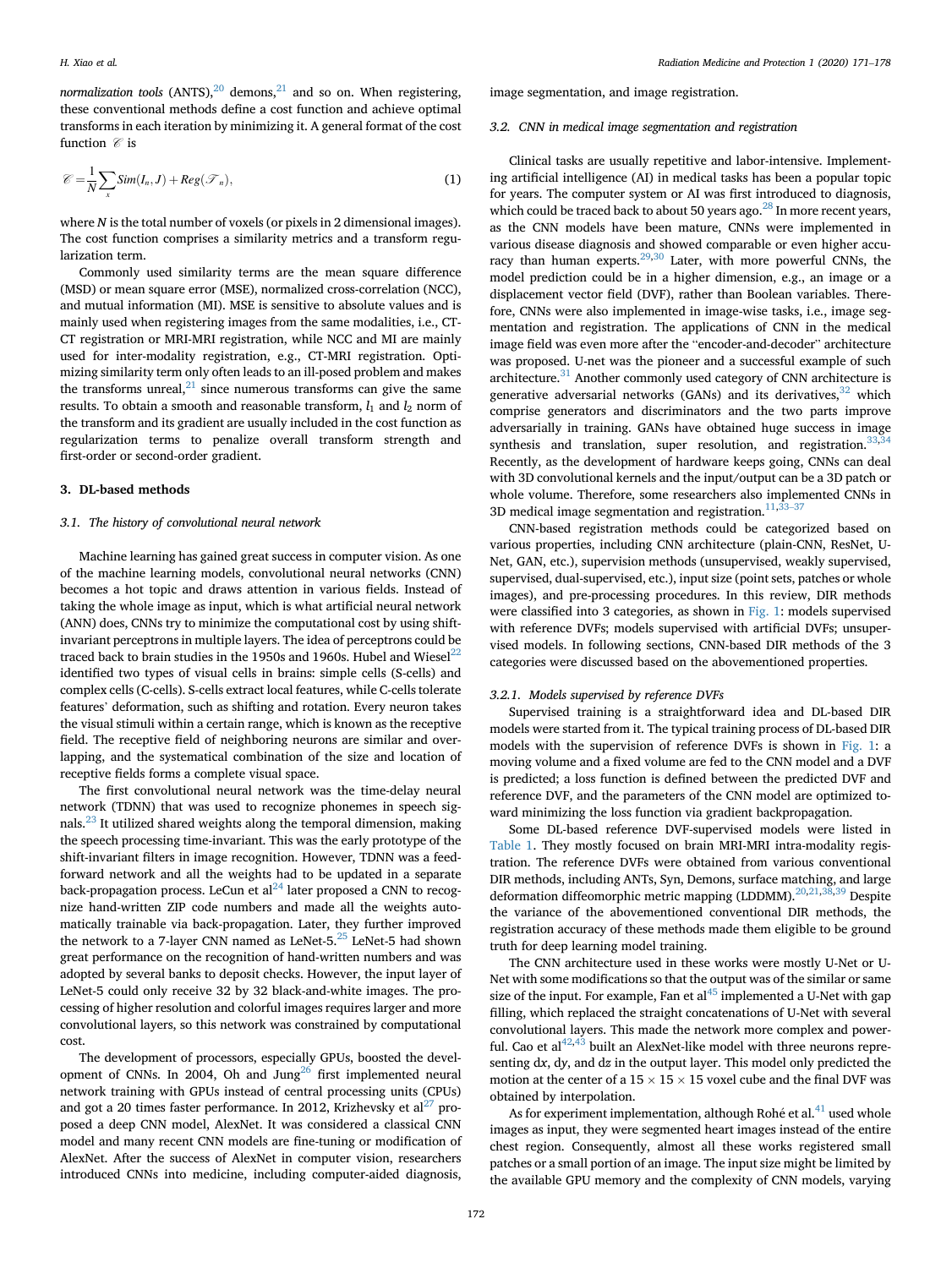<span id="page-2-0"></span>

Fig. 1. Three categories of DL-based DIR methods.

<span id="page-2-1"></span>Table 1

DL-based DIR models supervised by reference DVFs.

| Authors               | Publication<br>Year | Region of<br>interest<br>(ROI) | Modality | Patch-<br>based | Reference<br>DVF Obtained<br>by |
|-----------------------|---------------------|--------------------------------|----------|-----------------|---------------------------------|
| Yang<br>et al. $40$   | 2017                | <b>Brain</b>                   | MR-MR    | Yes             | <b>LDDMM</b>                    |
| Rohé<br>et al. $41$   | 2017                | Heart                          | MR-MR    | Nο              | Surface<br>matching             |
| Cao<br>et al. $42$    | 2017                | <b>Brain</b>                   | MR-MR    | Yes             | Syn and<br>Demons               |
| Cao<br>et al. $43$    | 2018                | <b>Brain</b>                   | MR-MR    | Yes             | Syn and<br>Demons               |
| Onieva<br>et al. $44$ | 2018                | Lung                           | CT-CT    | No              | ANTs                            |
| Fan<br>et al. $45$    | 2019                | <b>Brain</b>                   | MR-MR    | Yes             | Syn and<br>Demons               |

from  $15 \times 15 \times 15$  to  $64 \times 64 \times 64$  voxels. To avoid inter-patch discontinuity, the patched were overlapped with a certain pad. Loss functions used for supervision in these works were primarily MSE between the predicted and reference DVF, except Yang et  $al^{40}$  $al^{40}$  $al^{40}$  chose the mean absolute error (MAE) as the loss function to better tolerant outliers. Fan et al[.45](#page-6-28) added the MSE between the warped image and fixed image in the loss function to compensate for the imperfect reference DVF. To expand and fully utilize the dataset, they applied a data augmentation strategy, in which the moving images were warped by 20%, 40%, 60%, 80%, and 100% of the reference DVF to train the CNN model with different motion amplitude. Onieva et al. $44$  utilized reinforcement learning strategy and reuse the best and worst prediction cases after each epoch.

Reference DVFs were only required in the training process and only image pairs were needed in testing or actual implementation, which makes the implementation efficient and convenient. The computation time could be reduced from tens of minutes in conventional DIR methods to seconds with CNNs and GPU available. In terms of registration performance, all these works were evaluated on public datasets and showed comparable or slightly higher image similarity and structure overlapping compared to classical methods, including Syn and Demons.

#### 3.2.2. Models supervised with artificial DVF

Since obtaining reference DVFs could be time-consuming, and the reference DVFs did not always represent the actual motion, some researchers turned to supervise CNN models with artificial DVFs, as shown in [Fig. 1](#page-2-0). The primary difference is that DL models are supervised with artificial and maybe not plausible DVFs instead of reference DVFs. DLbased artificial DVF-supervised models were listed in [Table 2.](#page-2-2)

The key idea was to generate known DVFs with different spatial frequencies as ground truth to deform the images and train the DL model to learn the artificial DVFs from the input images. The advantage of using artificial DVFs was that these DVFs perfectly described the deformation between the image pairs, eliminating the uncertainties introduced by imperfect reference DVFs. The disadvantage of training with artificial

<span id="page-2-2"></span>

| Table 2                                            |
|----------------------------------------------------|
| DL-based DIR models supervised by artificial DVFs. |

| Authors                             | Publication<br>Year | <b>ROI</b> | Modality | Patch-<br>based | Reference DVF<br>Obtained by         |
|-------------------------------------|---------------------|------------|----------|-----------------|--------------------------------------|
| Sokooti<br>et al. $46$              | 2017                | Lung       | CT-CT    | Nο              | Mixed spatial<br>frequency           |
| <b>Krebs</b><br>et al. $47$         | 2017                | Pelvic     | MR-MR    | Nο              | Statistical<br>deformation<br>models |
| Eppenhof<br>et al. <sup>48,49</sup> | 2018                | Lung       | CT-CT    | Nο              | Random<br>numbers                    |
| Sokooti<br>et al. $50$              | 2019                | Lung       | CT-CT    | Nο              | Mixed spatial<br>frequency           |

DVFs, however, was that artificial DVFs were different from real motions, and the primary challenge of the models in this category was to generate plausible DVFs in training data. Krebs et  $al^{47}$  obtained a small number of reference DVFs by matching ROI contours and then augmented them by random deformation samples from the statistical deformation models (SDM). Eppenhof et al $^{48,49}$  $^{48,49}$  $^{48,49}$  $^{48,49}$  $^{48,49}$  generated artificial DVFs by randomly sam-pling from certain ranges in a coarse-to-fine grid. Sokooti et al<sup>[46,](#page-6-37)[50](#page-6-38)</sup> proposed two similar approaches in 2017 and 2019, in which random values were assigned to several control points and the final DVF was smoothed by Gaussian filters with different standard deviation, representing different spatial frequencies. The modification in the latter work was an additional binary mask and Gaussian smoothing on the DVF, making the spatial frequency of DVF even higher.

Regarding the performance of these works, artificial DVFs provided good supervision. Studies demonstrated that their registration accuracy was comparable with state-of-the-art methods and achieved average registration error around 2 mm in lungs.<sup>[48](#page-6-35),[50](#page-6-38)</sup> Sokooti et al<sup>50</sup> also demonstrated the artificial DVF generation strategy could heavily affect the model performance. Instead of generating DVFs from random numbers, some other studies investigated the feasibility of modeling deformation and generating more realistic training samples based on 2D MR images. $51$  However, such a strategy was not seen on 3D images. Research on this would be interesting and encouraged.

#### 3.2.3. Unsupervised and weakly supervised models

Though reference data shortage is not a problem for artificial DVFsupervised models, preparing training samples is still a time-consuming process. It would be more convenient if only the moving and fixed image pairs are provided as training data and the model learns the deformation without the supervision of reference DVFs (unsupervised) or with supervisions other than reference DVFs (weakly supervised). Some unsupervised and weakly supervised DL-based DIR studies were listed in [Table 3.](#page-3-0)

As shown, the training process is supervised by loss functions like those in conventional methods, usually comprising an image dissimilarity item and a DVF regularization item. A more straightforward demonstration can be found in [Fig. 1](#page-2-0). Despite the abovementioned MSE,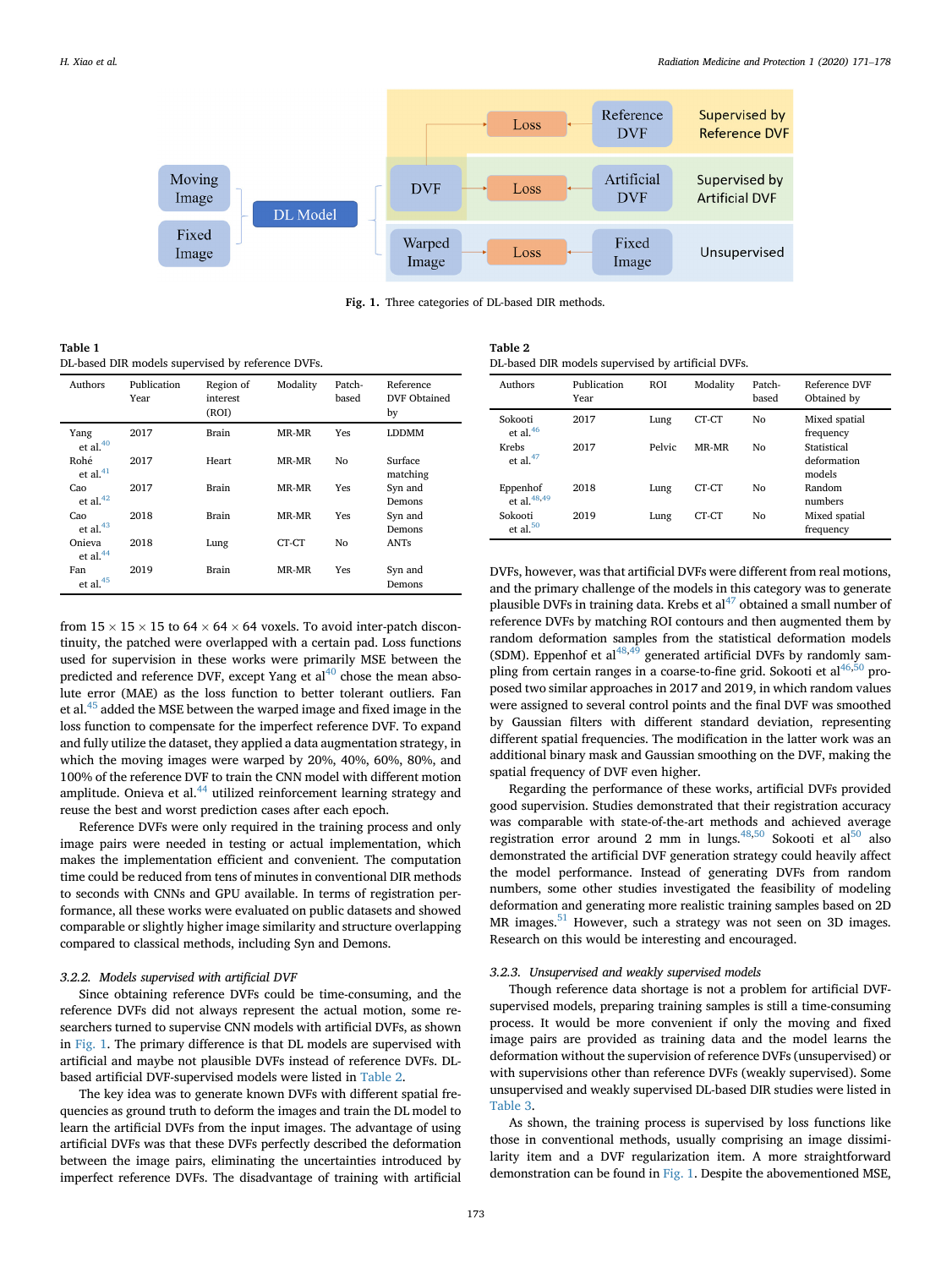#### <span id="page-3-0"></span>Table 3

Unsupervised and weakly supervised DL-based DIR models.

| Authors                          | Publication<br>Year | ROI                 | Modality | Patch-<br>based | Supervised<br>by        |
|----------------------------------|---------------------|---------------------|----------|-----------------|-------------------------|
| Sentker<br>et al. $52$           | 2018                | Lung                | CT-CT    | No              | <b>DIS</b>              |
| Cao et al. <sup>43</sup>         | 2018                | Prostate            | CT-MR    | Yes             | DIS, DVF                |
| Hu et al. $53$                   | 2018                | Prostate            | MR-MR    | No              | CON, ADV                |
| Fan et al. <sup>54</sup>         | 2018                | Brain               | MR-MR    | Yes             | DIS, DVF,               |
|                                  |                     |                     |          |                 | <b>ADV</b>              |
| Kearney                          | 2018                | Head and            | CBCT-    | Yes             | <b>DIS</b>              |
| et al. $55$                      |                     | Neck                | CT       |                 |                         |
| Li et al. <sup>56</sup>          | 2018                | Brain               | MR-MR    | No              | DIS, DVF                |
| Krebs et al. <sup>57</sup>       | 2018                | Heart               | MR-MR    | No              | DIS, DVF                |
| Stergios<br>et al. <sup>58</sup> | 2018                | Lung                | MR-MR    | No              | DIS, DVF                |
| Sun et al. <sup>59</sup>         | 2018                | Brain               | MR-US    | No              | DIS                     |
| Zhang et al. <sup>60</sup>       | 2018                | Brain               | MR-MR    | No              | DIS, DVF,<br><b>INV</b> |
| Fan et al. <sup>61</sup>         | 2019                | Brain<br>Pelvic     | MR-MR    | Yes             | DIS, DVF,<br>ADV        |
| de Vos et al. <sup>36</sup>      | 2019                | Heart               | CT-CT    | No              | DIS, DVF                |
|                                  |                     | Lung                | MR-MR    |                 |                         |
| Balakrishnan                     | 2019                | Brain               | MR-MR    | No              | DIS, DVF,               |
| et al. $^{11}$                   |                     |                     |          |                 | CON                     |
| Kim et al. $33$                  | 2019                | Liver               | CT-CT    | No              | DIS, CYC,<br><b>IDE</b> |
| Elmahdy<br>et al. $62$           | 2019                | Prostate            | CT-CT    | Yes             | DIS, CON                |
| Kuang et al. <sup>63</sup>       | 2019                | Brain               | MR-MR    | No              | DIS, DVF,<br><b>CYC</b> |
| Yu et al. <sup>64</sup>          | 2019                | Abdomino-<br>pelvic | PET-CT   | Yes             | DIS                     |
| Jiang et al. <sup>35</sup>       | 2020                | Lung                | CT-CT    | No              | DIS, DVF                |
| Fu et al. $34$                   | 2020                | Lung                | CT-CT    | Yes             | DIS, DVF,               |
|                                  |                     |                     |          |                 | <b>ADV</b>              |
| Fechter                          | 2020                | Lung                | CT-CT    | Yes             | DIS, DVF,               |
| et al. $65$                      |                     | Heart               | MR-MR    |                 | <b>CYC</b>              |
| Lei et al. $66$                  | 2020                | Abdomen             | CT-CT    | Yes             | DIS, DVF,<br><b>ADV</b> |

Notes: DIS, Dissimilarity; DVF. DVF regularization; ADV. Adversarial loss; CON. Contour overlapping; INV. Inverse consistency; CYC. Cycle consistency; IDE. Identity loss.

MAE, NCC, etc., another popular loss function for dissimilarity is local NCC (LNCC), which utilizes the convolutional nature of CNNs and computes the cross-correlation among small patches.<sup>11[,35](#page-6-40)</sup> As for DVF regularization, the most used loss function is DVF spatial gradient,  $36$ which can be mathematically expressed as

$$
L_{gradient}(\varphi) = \sum_{x \in V} || \nabla \varphi(x) ||^2
$$
 (2)

where  $\varphi$  represented the DVF and x was a voxel in the volume V. In some works, the DVF regularization term was further extended to the second order or the combination of first and second order of DVF spatial gradient.<sup>[11,](#page-6-2)[34](#page-6-25)[,35](#page-6-40)</sup> For computation efficiency, some studies directly utilized the amplitude of DVFs as regularization. $43$  Krebs et al<sup>[57](#page-7-0)</sup> regularized the predicted DVF to a prior possibility distribution with Kullback-Leibler (KL) divergence. To achieve symmetric and more realistic registration, Kuang et  $al^{63}$  $al^{63}$  $al^{63}$  regularized the DVF with cycle-consistency loss, which deformed the warped image back to the moving one and penalized the dissimilarity between them; Zhang et  $al^{60}$  $al^{60}$  $al^{60}$  adopted the similar idea and included an inverse-consistent constrain to penalize the differences between the negative flow and the DVF from switched input images. In addition to these regular items, Balakrishnan et  $al<sup>11</sup>$  provided a weakly supervision option and structure contours could also be included in training, and Hu et al chose contour overlapping as the primary loss function.<sup>[53](#page-6-42)</sup>

Unsupervised and weakly supervised learning is more challenging than supervised learning and therefore takes more effort, including more complex pre-processing and more complicated yet powerful models. Pre-

processing of training samples usually involves ROI segmentation and windowing, which masks out all tissues outside ROI to emphasizes this region.<sup>34[,35](#page-6-40)</sup> Furthermore, Fu et al.<sup>[34](#page-6-25)</sup> implemented an automatic vessel segmentation and enhanced vessel region with a factor of 1000 to enrich the fine structures in CTs. Jiang et al. $67$  also included the optical flow estimated by the first iteration of the Lucas-Kanada method as part of inputs to improve registration accuracy. As for deep learning models, most of them are based on typical deep learning convolutional neural network (DCNN) or U-Net with more trainable parameters and multiple scales in which the moving and fixed images are registered following a coarse-to-fine approach[.35](#page-6-40)–[37](#page-6-40) Some also combined affine and deformable image registration for higher accuracy.<sup>36,[58](#page-7-4)</sup> Kim et al.<sup>33</sup> utilized a cycle-consistent CNN and regularized the predicted DVFs with cycle consistency and identity loss. Some models utilized GANs and integrated adversarial (ADV) loss in loss functions to better supervise model training and achieved high registration accuracy.<sup>[34](#page-6-25),[53,](#page-6-42)[66](#page-7-5)</sup>

Unsupervised DIR models nowadays draws great attention for its convenient training and broad application potentials. The number of papers in this field grows very rapid. $68,69$  $68,69$  With more powerful deep learning models, especially GANs, the unsupervised models obtained comparable or even better registration accuracy with state-of-art con-ventional methods.<sup>[34](#page-6-25)–[36](#page-6-25)</sup> For lung CT registration specifically, so far the most accurate registration was achieved by Fu et al. $34$  in lung CT registration with a target registration error (TRE) of  $1.59 \pm 1.58$  mm. However, the high accuracy of unsupervised models is at the cost of complicated image pre-processing in training and sometimes even in implementation.

#### 4. Applications of DIR in dose warping

With efficient and accurate DIR, multiple clinic tasks can be completed more easily. Particularly, as ART becoming more and more popular, DIR serves as the backbone to register the daily images to the planning image and provides accumulated dose for plan evaluation and re-planning.<sup>[14](#page-6-7)</sup> Re-treatment is also often needed and the patient's anatomy may change largely due to the years or decades time separation.<sup>71</sup> Various DIR methods have been applied to multiple ROIs, including pulmonary, abdominal, and cervical regions.

As reviewed above, DL-based DIR methods achieved great registration accuracy as well as efficiency. Their application in ART, especially dose warping, is very promising. However, DL-based DIR has not yet been applied in dose warping; even for conventional DIR methods, debates are still going on about their feasibility on dose warping. Unlike matching images, in which pixel intensity is primarily focused, dose warping also requires the deformations to be physically plausible. Therefore, previously reviewed DL-based DIR models may encounter failures if they are directly utilized in dose warping. It is important to review related conventional DIR-based dose warping studies and identify the challenges they met and the solutions they proposed. Those challenges and solutions could provide experience for DL-based DIR model'<sup>s</sup> improvement before their implementation.

#### 4.1. Dose warping: fundamentals

The utility of imaging improves the treatment accuracy and precision in radiation oncology. Various imaging modalities, including CT, MRI, and ultrasound, provided detailed information on the patient's anatomy, aiding both planning and dose delivery.<sup>71-[73](#page-7-9)</sup> However, the patient's anatomy could be inconsistent from fraction to fraction, resulting from breathing pattern variation, weight loss, and tumor shrinkage/growth during treatment. $8,14-16$  $8,14-16$  $8,14-16$  $8,14-16$  The idea of adaptive radiotherapy (ART) was proposed to monitor the daily anatomical change and tune the treatment plan periodically.<sup>[14](#page-6-7)</sup> The dose delivered to structures in each fraction varies, and the fraction doses need accumulating via DVFs obtained between daily CBCT and planning  $CT<sup>8</sup>$  Also, some tumors like locally advanced cervical carcinoma require intracavitary brachytherapy (ICBT)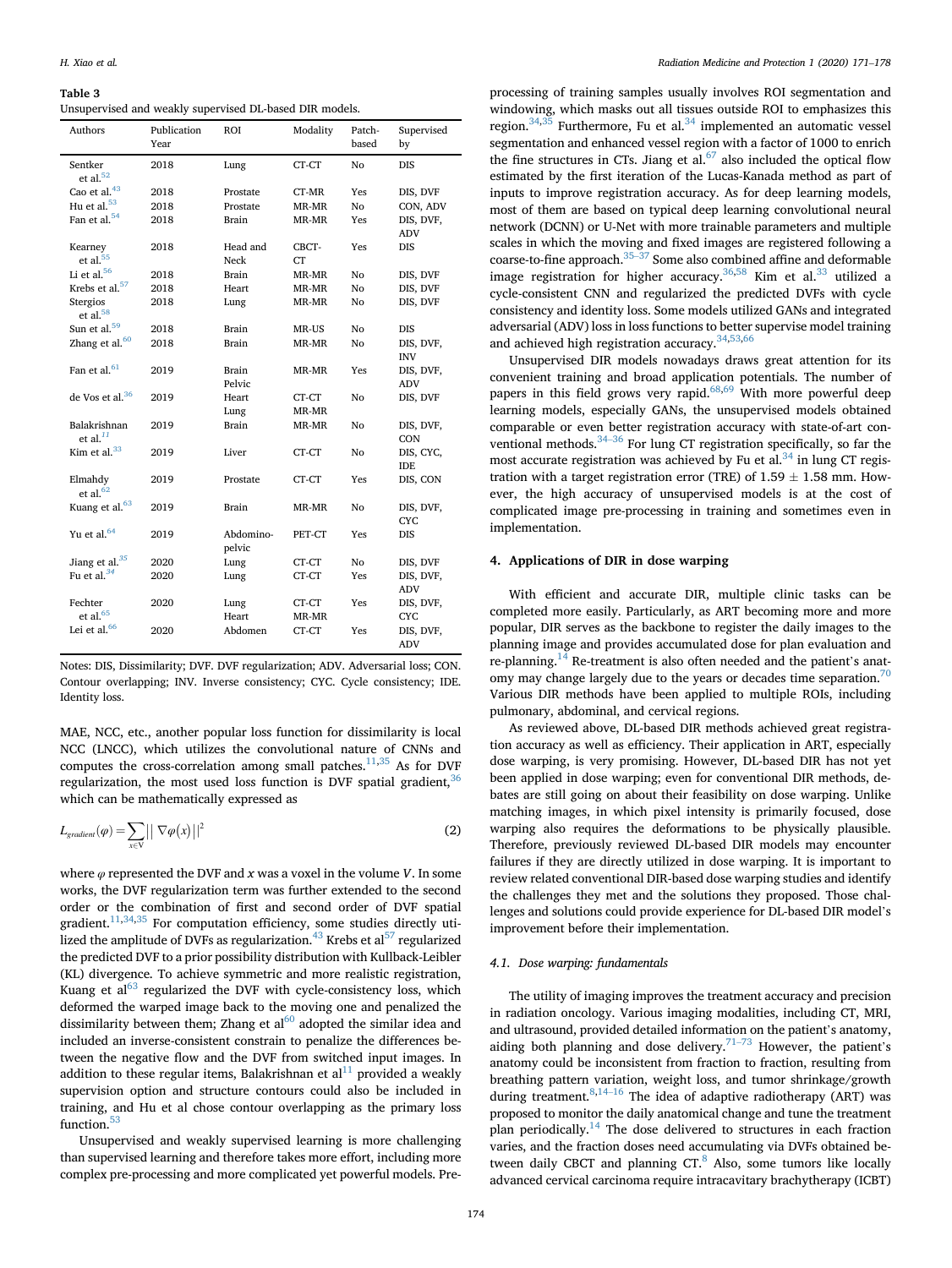as a boost after external beam radiotherapy (EBRT), $^{74}$  $^{74}$  $^{74}$  and a composite dose is needed to meet the prescription. Besides, patient retreatments are sometimes needed, and lack of accurate registration and dose summation can cause dose error up to  $14 \text{ Gy}^{70}$  $14 \text{ Gy}^{70}$  $14 \text{ Gy}^{70}$  It is necessary to include prior doses to avoid overdose to organs at risk.<sup>75</sup>

Georg et  $al^{15,76}$  $al^{15,76}$  $al^{15,76}$  $al^{15,76}$  have shown a consistent correlation between dose toxicity and dose-volume histogram (DVH) parameters  $D_{2cm^3}$ ,  $D_{1cm^3}$ , and  $D_{0.1cm^3}$  (minimal dose to the most irradiated 2cm<sup>3</sup>, 1cm<sup>3</sup>, and 0.1cm<sup>3</sup>, respectively). Based on the "worst-case assumption", which assumes a static distribution of hotspots in all fractions, a composite dose and toxicity could be obtained by the summation of the abovementioned DVH parameters.[77](#page-7-20) The assumption holds because intuitively the total hotspot dose cannot exceed the summation of hotspots of all fractions. However, doses could be even higher if organs move closer to applicators in ICBT or other high dose regions in EBRT within a fraction, resulting in cases worse than the assumed "worst" one. Consequently, the terminology was changed to "DVH parameter addition". [12](#page-6-3) This effect varies from different organs and patients, introducing uncertainties in dose assessment.

A more recent approach for dose summation is to register all the moving images in different treatment fractions and warp doses to the fixed image using the DVF from registration, $12$  which can be expressed mathematically as

$$
D_{accu}(i) = D_F(i) + \sum_{M=1, M \neq F}^{N} D_M(i) = D_F(i) + \sum_{M=1, M \neq F}^{N} D_M(DVF_{MF}(i))
$$
(3)

where  $D_{accu}(i)$  is the accumulated dose at position *i*;  $D_F$  and  $D_M$  are the dose from moving and fixed dataset;  $DVF_{MF}(i)$  is the DVF that maps the corresponding location from the moving dataset to the position  $i$  in the fixed one.

Various studies have been done to compare the difference, especially the hotspot difference in the accumulated dose from DIR-based dose summation and other methods including DVH parameter addition. Andersen et al. reported that in the composite of EBRT and ICBT, DVH parameter addition resulted in  $(0.4 \pm 0.3)$  Gy (or 1.5%  $\pm 1.8$ %) higher dose for  $D_{2cm^3}$  and  $(1.9 \pm 1.6)$ Gy(or 5.2%  $\pm 4.2$ %) for  $D_{0.1 cm^3}$  in blad-ders, respectively.<sup>[12](#page-6-3)</sup> Similar results were also shown by Teo et al. that when combining fractions of ICBT, the  $D_{2 \text{ cm}}$ <sup>3</sup> of dose accumulated via DIR was  $10.1\% \pm 9.5\%$  lower for rectums and  $7.2\% \pm 6.3\%$  lower for bladders compared to DVH parameter addition; when combining EBRT and ICBT, the difference reduced to  $-2.9\% \pm 4.0\%$  for rectums and  $3.2\% \pm 3.3\%$  for bladders.<sup>[74](#page-7-17)</sup> However, limited dose difference for bladder was also reported both in brachytherapy<sup>[78](#page-7-21)</sup> and EBRT, <sup>13</sup> indicating DVH parameter addition was an efficient and effective method for dose accumulation for most patients and patients with large organ variation between fractions benefit more from DIR-based dose accumulation. $13$  In liver radiotherapy, which is mainly affected by breathing motion, Velec et al<sup>79</sup> reported that relative to static plans, DIR-based dose accumulation could account for the dose difference up to 8% to minimum tumors and 7% to maximum normal tissues. As for head and neck, brain, and mediastinum, the difference of  $D_{0.1\rm cm^3}$  between DIR-based and rigid dose accumulation varied from  $-8$  Gy to 2 Gy.<sup>[70](#page-7-8)</sup>

#### 4.2. Challenges in DIR-based dose accumulation and summation

Despite the abovementioned promising results, challenging problems also exist in the implementation of DIR-based dose accumulation, including DIR accuracy and consistency, the feasibility of DIR-based dose accumulation, and the evaluation or measurement of it. These problems imply the immaturity of this method and studies address them would be meaningful and encouraged.

DIR-based dose accumulation is based on the DVFs generated in registration, therefore it is heavily affected by the accuracy of DVFs. However, for real clinical image pairs, the ground truth deformation is often unavailable. With the intrinsic ill-posed property of registration

problems, the point-wise true deformation may not even exist.<sup>[80](#page-7-23)-[82](#page-7-23)</sup> As recommended by AAPM Task Group Report No. 132 and some other publications, landmark registration errors between 1 and 2 voxels or structure overlap greater than 80% would be acceptable in radiotherapy since such error could be accounted for by treatment margins.  $80,81,83$  $80,81,83$  $80,81,83$  For intra-modality registration, most commercially available software and in-house algorithms could meet these criteria, including Velocity, MIM, Syn, ANTs, and so on.<sup>7,[34](#page-6-25)–[37,](#page-6-25)[84](#page-7-26)</sup> However, as Mogadas et al<sup>[85](#page-7-27)</sup> reported, even if different DIR algorithms gave comparable registration errors, the hotspot dose difference could be as high as 29 Gy, especially for targets with low image contrast like livers. Inter-modality DIR could be more difficult, and some commercial software like MIM was reported to give errors up to 41.6 mm when doing kV-MV image registration.<sup>[7](#page-6-47)</sup> In the clinic, though various registration tools were provided, human visual evaluation and adjustment of registration results were still considered necessary, especially for patients with significant tumor volume change.<sup>5[,86](#page-7-28)</sup> For example, Andersen et al<sup>[12](#page-6-3)</sup> reported 5 DIR failure cases out of 47 patients with obviously implausible DVFs; Hardcastle et al  $\frac{187}{10}$  $\frac{187}{10}$  $\frac{187}{10}$  found 27% GTVs propagated by DIR needed major edit. Besides the absolute registration error, inverse inconsistency is also a concern in registration accuracy, which means the deformation between the same image pair could be different via different pathways. <sup>88</sup> Bender et al<sup>[89](#page-7-31)</sup> verified this effect also exists in DIR-based dose accumulation and can be reduced by combining DVFs from different registration pathways.

Precise registration is already difficult, but accurate dose accumulation is not guaranteed even with perfect registration provided. Tissue masses vary from fraction to fraction and sometimes even disappear, and DIR-based dose accumulation may violate the energy conservation principle.<sup>[90](#page-7-32)</sup> This is because radiation dose reflects the energy density instead of the absolute amount of energy. When the constant energy density is deformed to a greater or smaller mass, energy is created or eliminated. To address this problem, Heath et  $al<sup>91</sup>$  proposed a voxel tracking method, in which the deformation of each rectangular voxel was tracked and the energy deposition of particles was calculated by Monte Carlo simulation inside the voxel of arbitrary shape. The density of each voxel was also adjusted so that the conservation of energy and mass was held. Certainly, such a process is very computationally expensive. Efforts have been made to simplify and speed up the calculation, and with modern algorithms and hardware, it can even be real-time with pre-calculated DVFs. 92-[95](#page-7-34)

Another challenge in DIR-based dose accumulation is the hotspot inverse inconsistency. Despite the DVF inverse inconsistency discussed above, dose indexes like  $D_{0.1 \text{cm}^3}$  and  $D_{2 \text{cm}^3}$  in the accumulated dose can still be different, depending on the choice of the reference frame.<sup>[12](#page-6-3)</sup> This phenomenon is because of the volume change between frames. For example, if the bladder in fraction No.1 is larger than that in fraction No.2, the hotspot  $D_{2cm^3}$  of fraction No.1 will be warped to a volume smaller than 2  $cm<sup>3</sup>$  in fraction No.2; consequently, the hotspot  $D_{2cm<sup>3</sup>}$  of fraction No.2 includes not only the corresponding volume but an additional margin, resulting in a larger value. An approximate approach is to accumulate dose in both pathways and report the mean value.<sup>[12](#page-6-3)</sup> More accurate computation requires voxel-wise energy tracking as discussed above.

Though computer simulation looks accurate and convincing, dose measurement is still the most solid evidence for the feasibility of DIRbased dose accumulation. Graves et  $al<sup>4</sup>$  $al<sup>4</sup>$  $al<sup>4</sup>$  designed a 2D deformable head and neck phantom in the shape of a single axial CT slice with 4 diode holders and reported a DIR error of  $(2.1 \pm 2.2)$  mm and a maximum dose error of 3.1% between the accumulated and prescription dose. Zhong et al $10$  built a deformable phantom with thermoluminescent dosimeters (TLDs) placed in different locations in each irradiation. They found a difference within 5.1% between the measured doses and accumulated doses using Monte Carlo simulation; however, the difference went up to 11.8% when the accumulated doses were obtained by Pinnacle. The abovementioned 2 measurements were both point-wise, while Niu et al<sup>[96](#page-7-35)</sup>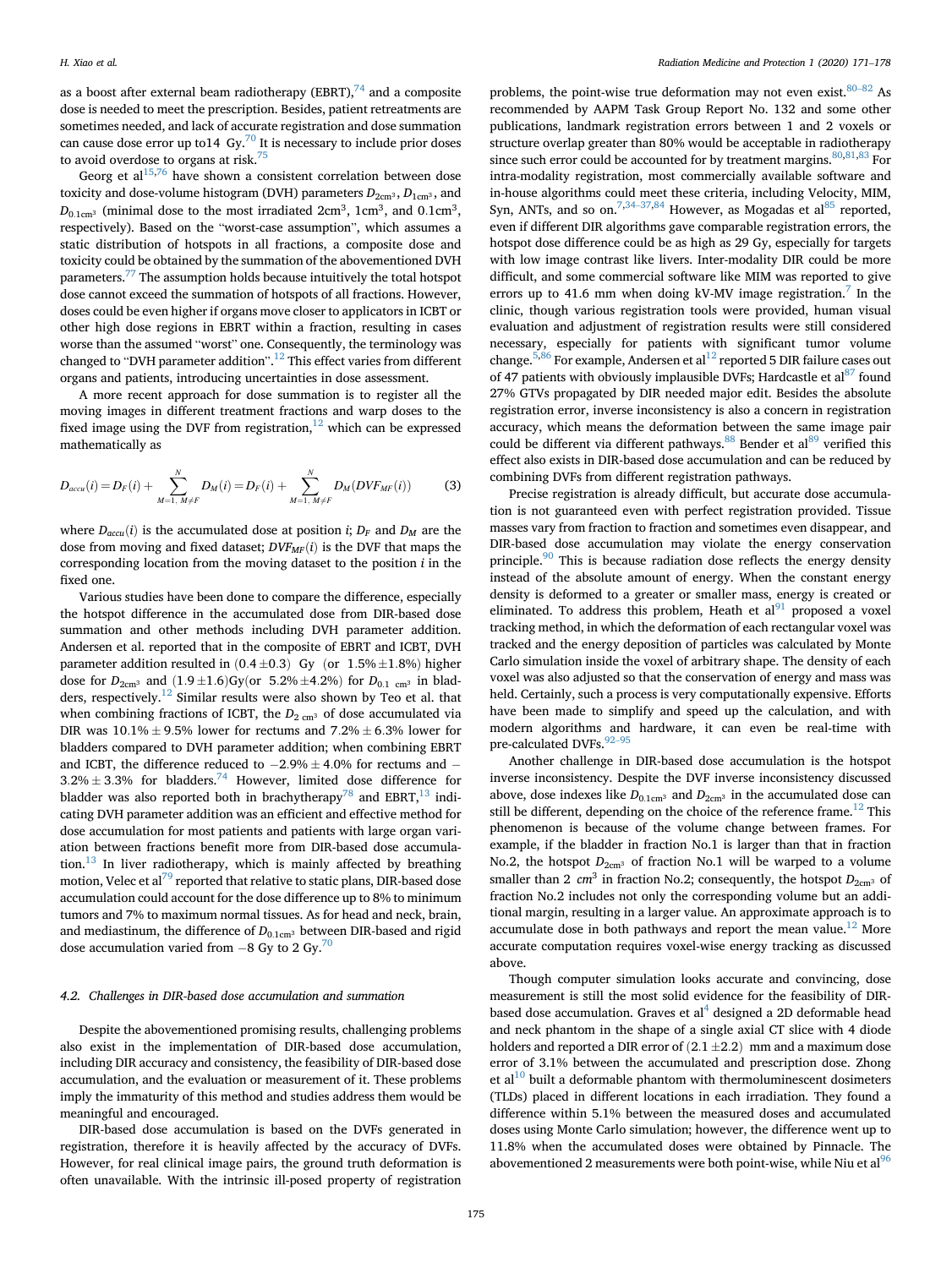implemented a 3D gel measurement to obtain volumetric dose distribution and showed an average difference of  $(1.5 \pm 13.4)$ % between the accumulated and measured doses. Though the mean dose difference is acceptable, the dose difference in the control group, in which no deformation was applied, reached 4.7% compared to the treatment planning system (TPS).

#### 5. Discussion

This review introduced the basic idea of conventional DIR methods and some latest papers on DL-based DIR models. One clear difference between these two is that specific goals are achieved by modifying objective function in conventional DIR methods, while in DL-based models these goals can be achieved by modifying both loss function and data. For example, to make the methods inverse-consistent, the objective function needs to be modified so that dissimilarity from both directions is included; while in DL-based models, inverse consistency could be achieved by switching moving and fixed volumes in the training data.<sup>[35](#page-6-40)</sup> Therefore, deep learning models depend on the data that they were trained on, and their performance can be different even if their architectures are the same. It may be helpful to include as much as possible data in training, especially data from multiple centers to improve data diversity and generalize the model. On the other hand, standardizing all the test data may also be a useful strategy, which makes the images in the testing data set similar to those in the training dataset.

In terms of the registration accuracy, although DL-based models are generally worse than conventional methods, they are getting better as new models are proposed. It is optimistic that these DL-based models can consistently provide comparable accuracy with conventional methods or even outperformed them soon. Deep learning is an active field and integrating the latest CNN architectures may lead to even better results. Another noteworthy point is the pre-processing of training and testing data in DL-based models. In the deep learning models mentioned in this review, especially unsupervised ones, the pre-processing becomes more and more complex. It does not only include regular isotropic resampling, intensity normalization, but also some advanced processes like lung segmentation and pulmonary vessel enhancement. $34,35$  $34,35$  $34,35$  Although the registration is more accurate in the new deep learning models, it is difficult to conclude whether such improvement is from the model or the pre-processing.

Most of the presented studies focused on intra-modality registration, like CT-CT and MR-MR registration, and few studies did inter-modality registration. Cao et al $^{43}$  registered CT to MR images, however, they utilized the pre-aligned CT-MR image pairs and supervised the training with MR-MR intra-modality image similarity. This may because of the difficulty of measuring cross-modality image similarity, for example, Sun et al<sup>59</sup> designed a very complex similarity metrics for MR-US registration. In scenarios where no pre-aligned image pairs are available, a possible approach is to translate the input images to the same image modality and conduct intra-modality registration.<sup>[97](#page-7-36),[98](#page-7-37)</sup> DL model's application in this field is worth further exploration.

Conventional DIR methods have been applied in many clinical tasks, and all of them could be potential applications for DL-based DIR methods. For example, Kurugol et  $al<sup>99</sup>$  used DIR in abdominal diffusion-weighted MRI reconstruction by registering images with different b values; Wang et  $al^{100}$  did segmentation with DIR by deforming a segmented atlas to other subjects; Ebner et al $^{101}$  used DIR in abdominal image super-resolution by correcting organ motions. In principle, DL-based DIR models could also be used in abovementioned applications. However, model generalizability may be a potential obstacle for them since different deep learning models have to be trained individually for every specific application. The application of DL-based DIR models will be facilitated if general-purpose models or training strategies are proposed.

Dose warping is a promising application for DL-based DIR models. Current solutions either take a long computation time and are not eligible for online ART or require pre-calculated DVFs that may not accurately reflect patient's anatomical change at the time of treatment. If DL-based DIR models can provide accurate enough deformation in real-time, ART will be more convenient and the application of it may be more popular. However, all the difficulties conventional DIR methods encountered also apply to DL-based DIR models. A major one of them is the lack of doselevel evaluation. Now commonly used evaluation metrics for DL-based DIR models are intensity- or landmark-based, which focus on overall image similarity or anatomical structure matching. However, as reviewed previously, even several DIR methods can provide comparable registration accuracy, the dose accumulation difference of them can be up to 29 Gy in hotspots. Therefore, including dose information in model evaluation or training may be helpful when developing DIR models for dose warping. Another difficulty is the mass and energy conservation in deformation. In reviewed studies, voxel tracking and Monte Carlo simulation were used to compensate the body mass change. In DL-based DIR models, integrating Monte Carlo simulation may be difficult, but body density map can be an additional input to DL models and supervise the output warped dose to be energy conserved.

Despite the advantages and promising results, DIR-based dose accumulation and summation is still controversial, and it requires a thorough evaluation with accurate measurement before widely applied in the clinic. Though efforts have been made to develop advanced simulation models and deformable phantoms, expensive computational cost or point-wise measurement is still the major barrier.  $^{81,10\bar{2}}$  3D gel dosimeter seems promising in volumetric measurement, yet the intrinsic uncertainty makes it not convincing enough.<sup>96</sup> Research on more accurate and representative measurements on deformable phantoms will be interesting.

In addition to the feasibility of DIR-based dose accumulation and summation, new technical terminologies on the dose report are also needed. Conventional terminologies for dose hot spots are  $D_{0.1 \text{ cm}^3}$  and  $D_{2 \text{ cm}^3}$ , describing the amount of energy deposit in a certain volume. However, inter-frame volume change can lead to a consistently higher or lower hot spot dose, depending on the choice of the reference frame.<sup>[12](#page-6-3),[81](#page-7-24)</sup> This kind of variation can be misleading. New dose report terminologies or a standardized protocol for reference frame choice is needed to address this issue.

In summary, deep learning models are promising in medical image registration tasks. Efforts can be done on exploring new deep learning models, new pre-processing methods to enhance contrast, and more data from various centers. Though various conventional DIR methods have been applied and evaluated on dose accumulation and summation, the application of DL-based DIR methods on it is limited. This is partly because deep learning is a new technique and not fully explored. Future research on this topic would be interesting and encouraged.

#### Declaration of competing interest

None.

#### Acknowledgement

This research was partly supported by Hong Kong research grants (General Research Fund (GRF) from University Grants Committee: GRF 151021/18M and GRF 151022/19M; and Health and Medical Research Fund (HMRF) from Food and Health Bureau: HMRF 06173276 and HMRF 07183266).

#### References

- <span id="page-5-0"></span>1. Christensen GE, Song JH, Lu W, et al. Tracking lung tissue motion and expansion/ compression with inverse consistent image registration and spirometry. Med Phys. 2007;34(6Part1):2155–2163. [https://doi.org/10.1118/1.2731029.](https://doi.org/10.1118/1.2731029)
- <span id="page-5-1"></span>2. Reed VK, Woodward WA, Zhang L, et al. Automatic segmentation of whole breast using atlas approach and deformable image registration. Int J Radiat Oncol Biol Phys. 2009;73(5):1493–1500. <https://doi.org/10.1016/j.ijrobp.2008.07.001>.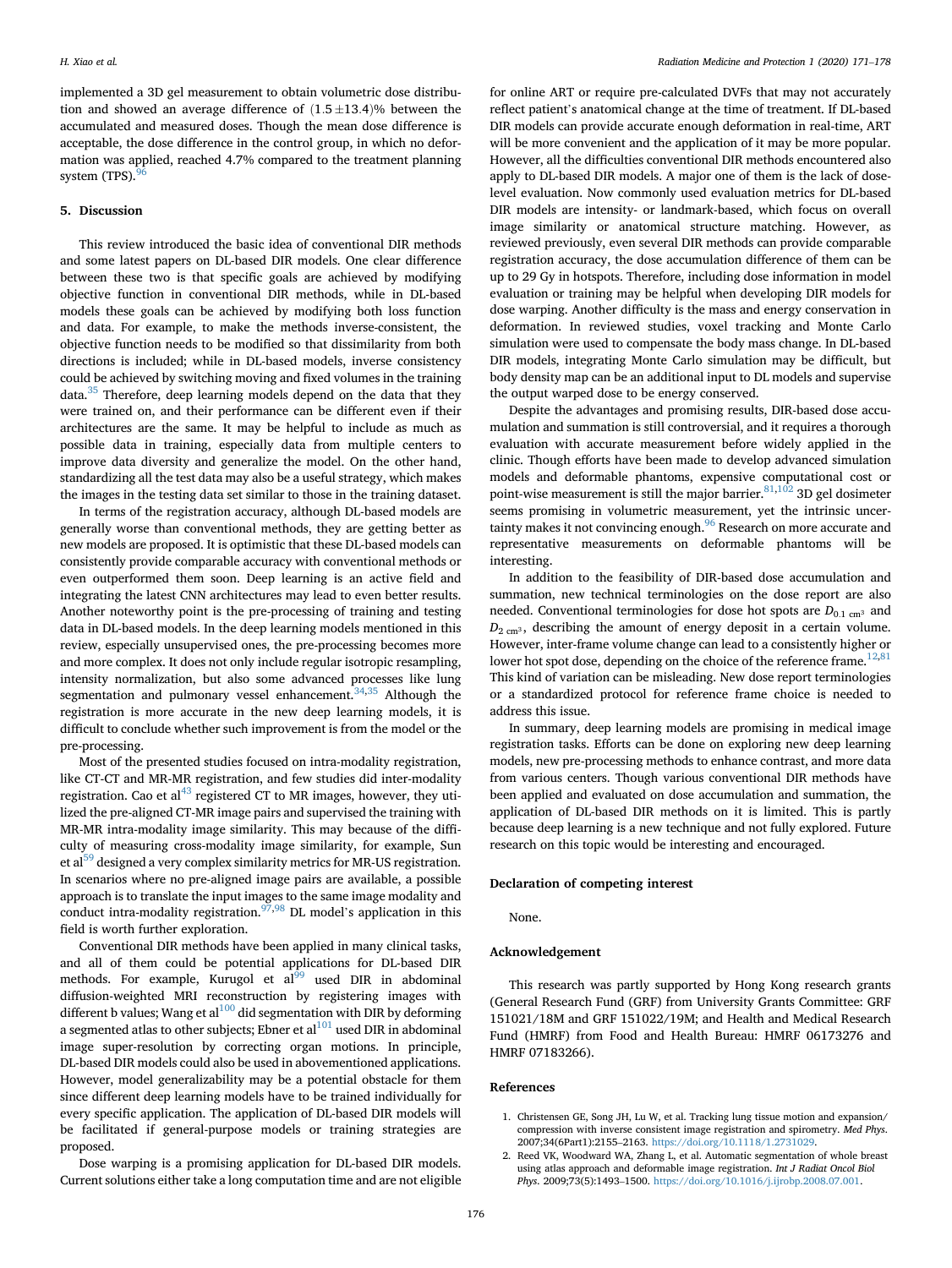- <span id="page-6-0"></span>3. Schreibmann E, Thorndyke B, Li T, et al. Four-dimensional image registration for image-guided radiotherapy. Int J Radiat Oncol Biol Phys. 2008;71(2):578–586. <https://doi.org/10.1016/j.ijrobp.2008.01.042>.
- <span id="page-6-1"></span>4. Graves YJ, Smith AA, McIlvena D, et al. A deformable head and neck phantom with in-vivo dosimetry for adaptive radiotherapy quality assurance. J Med Phys. 2015; 42(4):1490–1497. [https://doi.org/10.1118/1.4908205.](https://doi.org/10.1118/1.4908205)
- <span id="page-6-48"></span>5. Olteanu LA, Madani I, De Neve W, et al. Evaluation of deformable image coregistration in adaptive dose painting by numbers for head-and-neck cancer. Int J Radiat Oncol Biol Phys. 2012;83(2):696–703. [https://doi.org/10.1016/](https://doi.org/10.1016/j.ijrobp.2011.07.037) [j.ijrobp.2011.07.037.](https://doi.org/10.1016/j.ijrobp.2011.07.037)
- 6. Schwartz DL, Garden AS, Thomas J, et al. Adaptive radiotherapy for head-and-neck cancer: initial clinical outcomes from a prospective trial. Int J Radiat Oncol Biol Phys. 2012;83(3):986–993. <https://doi.org/10.1016/j.ijrobp.2011.08.017>.
- <span id="page-6-47"></span>7. Singhrao K, Kirby N, Pouliot J. A three-dimensional head-and-neck phantom for validation of multimodality deformable image registration for adaptive radiotherapy. J Med Phys. 2014;41(12):121709. [https://doi.org/10.1118/](https://doi.org/10.1118/1.4901523) [1.4901523](https://doi.org/10.1118/1.4901523).
- <span id="page-6-43"></span>8. Veiga C, Lourenço AM, Mouinuddin S, et al. Toward adaptive radiotherapy for head and neck patients: uncertainties in dose warping due to the choice of deformable registration algorithm. J Med Phys. 2015;42(2):760–769. [https://doi.org/10.1118/](https://doi.org/10.1118/1.4905050) [1.4905050](https://doi.org/10.1118/1.4905050).
- <span id="page-6-5"></span>9. Yang D, Brame S, El Naqa I, et al. DIRART–A software suite for deformable image registration and adaptive radiotherapy research. Med Phys. 2011;38(1):67–77. [https://doi.org/10.1118/1.3521468.](https://doi.org/10.1118/1.3521468)
- <span id="page-6-6"></span>10. Zhong H, Adams J, Glide-Hurst C, et al. Development of a deformable dosimetric phantom to verify dose accumulation algorithms for adaptive radiotherapy. J Med Phys. 2016;41(2):106. <https://doi.org/10.4103/0971-6203.181641>.
- <span id="page-6-2"></span>11. Balakrishnan G, Zhao A, Sabuncu MR, et al. VoxelMorph: a learning framework for deformable medical image registration. IEEE Trans Med Imag. 2019. [https://](https://doi.org/10.1109/TMI.2019.2897538) [doi.org/10.1109/TMI.2019.2897538](https://doi.org/10.1109/TMI.2019.2897538).
- <span id="page-6-3"></span>12. Andersen ES, Noe KØ, Sørensen TS, et al. Simple DVH parameter addition as compared to deformable registration for bladder dose accumulation in cervix cancer brachytherapy. Radiother Oncol. 2013;107(1):52-57. [https://doi.org/](https://doi.org/10.1016/j.radonc.2013.01.013) [10.1016/j.radonc.2013.01.013](https://doi.org/10.1016/j.radonc.2013.01.013).
- <span id="page-6-4"></span>13. Andersen E, Muren L, Sørensen TS, et al. Bladder dose accumulation based on a biomechanical deformable image registration algorithm in volumetric modulated arc therapy for prostate cancer. Phys Med Biol. 2012;57(21):7089. [https://doi.org/](https://doi.org/10.1088/0031-9155/57/21/7089) [10.1088/0031-9155/57/21/7089.](https://doi.org/10.1088/0031-9155/57/21/7089)
- <span id="page-6-7"></span>14. Yan D, Vicini F, Wong J, et al. Adaptive radiation therapy. Phys Med Biol. 1997; 42(1):123. <https://doi.org/10.1088/0031-9155/42/1/008>.
- <span id="page-6-46"></span>15. Georg P, Lang S, Dimopoulos JC, et al. Dose–volume histogram parameters and late side effects in magnetic resonance image–guided adaptive cervical cancer brachytherapy. Int J Radiat Oncol Biol Phys. 2011;79(2):356–362. [https://doi.org/](https://doi.org/10.1016/j.ijrobp.2009.11.002) [10.1016/j.ijrobp.2009.11.002.](https://doi.org/10.1016/j.ijrobp.2009.11.002)
- 16. [Simone II CB, Ly D, Dan TD, et al. Comparison of intensity-modulated radiotherapy,](http://refhub.elsevier.com/S2666-5557(20)30062-9/sref16) [adaptive radiotherapy, proton radiotherapy, and adaptive proton radiotherapy for](http://refhub.elsevier.com/S2666-5557(20)30062-9/sref16) [treatment of locally advanced head and neck cancer.](http://refhub.elsevier.com/S2666-5557(20)30062-9/sref16) Radiother Oncol. 2011;101(3): [376](http://refhub.elsevier.com/S2666-5557(20)30062-9/sref16)–[382](http://refhub.elsevier.com/S2666-5557(20)30062-9/sref16).
- <span id="page-6-8"></span>17. de Jong R, Crama K, Visser J, et al. Online adaptive radiotherapy compared to plan selection for rectal cancer: quantifying the benefit. Radiat Oncol. 2020;15(1):1–9. [https://doi.org/10.1186/s13014-020-01597-1.](https://doi.org/10.1186/s13014-020-01597-1)
- <span id="page-6-9"></span>18. Samant SS, Xia J, Muyan-Özçelik P, et al. High performance computing for deformable image registration: towards a new paradigm in adaptive radiotherapy. Med Phys. 2008;35(8):3546–3553. <https://doi.org/10.1118/1.2948318>.
- <span id="page-6-10"></span>19. Klein S, Staring M, Murphy K, et al. Elastix: a toolbox for intensity-based medical image registration. IEEE Trans Med Imag. 2009;29(1):196–205. [https://doi.org/](https://doi.org/10.1109/TMI.2009.2035616) [10.1109/TMI.2009.2035616](https://doi.org/10.1109/TMI.2009.2035616).
- <span id="page-6-11"></span>20. Avants BB, Tustison NJ, Song G, et al. A reproducible evaluation of ANTs similarity metric performance in brain image registration. Neuroimage. 2011;54(3): <sup>2033</sup>–2044. [https://doi.org/10.1016/j.neuroimage.2010.09.025.](https://doi.org/10.1016/j.neuroimage.2010.09.025)
- <span id="page-6-12"></span>21. Vercauteren T, Pennec X, Perchant A, et al. Diffeomorphic demons: efficient nonparametric image registration. Neuroimage. 2009;45(1):S61–S72. [https://doi.org/](https://doi.org/10.1016/j.neuroimage.2008.10.040) [10.1016/j.neuroimage.2008.10.040](https://doi.org/10.1016/j.neuroimage.2008.10.040).
- <span id="page-6-13"></span>22. Hubel DH, Wiesel TN. Receptive fields and functional architecture of monkey striate cortex. J Physiol. 1968;195(1):215–243. [https://doi.org/10.1113/](https://doi.org/10.1113/jphysiol.1968.sp008455) [jphysiol.1968.sp008455](https://doi.org/10.1113/jphysiol.1968.sp008455).
- <span id="page-6-14"></span>23. Waibel A. Modular construction of time-delay neural networks for speech recognition. Neural Comput. 1989;1(1):39–46. [https://doi.org/10.1162/](https://doi.org/10.1162/neco.1989.1.1.39) [neco.1989.1.1.39](https://doi.org/10.1162/neco.1989.1.1.39).
- <span id="page-6-15"></span>24. LeCun Y, Boser B, Denker JS, et al. Backpropagation applied to handwritten zip code recognition. Neural Comput. 1989;1(4):541–551. [https://doi.org/10.1162/](https://doi.org/10.1162/neco.1989.1.4.541) [neco.1989.1.4.541.](https://doi.org/10.1162/neco.1989.1.4.541)
- <span id="page-6-16"></span>25. Lecun Y, Bottou L, Bengio Y, et al. Gradient-based learning applied to document recognition. Proc IEEE. 1998;86(11):2278–2324. [https://doi.org/10.1109/](https://doi.org/10.1109/5.726791) [5.726791](https://doi.org/10.1109/5.726791).
- <span id="page-6-17"></span>26. Oh K-S, Jung K. GPU implementation of neural networks. Pattern Recogn. 2004; 37(6):1311–1314. [https://doi.org/10.1016/j.patcog.2004.01.013.](https://doi.org/10.1016/j.patcog.2004.01.013)
- <span id="page-6-18"></span>27. Krizhevsky A, Sutskever I, Hinton GE. ImageNet classification with deep convolutional neural networks. Commun ACM. 2017;60(6):84–90. [https://doi.org/](https://doi.org/10.1145/3065386) [10.1145/3065386.](https://doi.org/10.1145/3065386)
- <span id="page-6-19"></span>28. De Dombal F, Leaper D, Staniland JR, et al. Computer-aided diagnosis of acute abdominal pain. Br Med J. 1972;2(5804):9–13. [https://doi.org/10.1136/](https://doi.org/10.1136/bmj.2.5804.9) [bmj.2.5804.9.](https://doi.org/10.1136/bmj.2.5804.9)
- <span id="page-6-20"></span>29. Nakao T, Hanaoka S, Nomura Y, et al. Deep neural network-based computerassisted detection of cerebral aneurysms in MR angiography. J Magn Reson Imaging. 2018;47(4):948–953. <https://doi.org/10.1002/jmri.25842>.
- <span id="page-6-21"></span>30. Chang K, Bai HX, Zhou H, et al. Residual convolutional neural network for the determination of IDH status in low- and high-grade gliomas from MR imaging. Clin Canc Res. 2018;24(5):1073–1081. [https://doi.org/10.1158/1078-0432.Ccr-17-](https://doi.org/10.1158/1078-0432.Ccr-17-2236) [2236.](https://doi.org/10.1158/1078-0432.Ccr-17-2236)
- <span id="page-6-22"></span>31. Ronneberger O, Fischer P, Brox T. U-net: convolutional networks for biomedical image segmentation. Medical image computing and computer-assisted intervention<br>1966 - MCCAL 2015-224 241 https://doi.org/10.1007.078.2.210.24574.4.29.2015 MICCAI, 2015:234-241 [https://doi.org/10.1007/978-3-319-24574-4\\_28;](https://doi.org/10.1007/978-3-319-24574-4_28) 2015. [Goodfellow I, Pouget-Abadie J, Mirza M, et al. Generative adversarial nets.](http://refhub.elsevier.com/S2666-5557(20)30062-9/sref32) Adv
- <span id="page-6-23"></span>[Neural Inf Process Syst](http://refhub.elsevier.com/S2666-5557(20)30062-9/sref32). 2014:2672–[2680.](http://refhub.elsevier.com/S2666-5557(20)30062-9/sref32)
- <span id="page-6-24"></span>33. [Kim B, Kim J, Lee J-G, et al. Unsupervised deformable image registration using](http://refhub.elsevier.com/S2666-5557(20)30062-9/sref33) cycle-consistent cnn. In: [International Conference on Medical Image Computing and](http://refhub.elsevier.com/S2666-5557(20)30062-9/sref33) [Computer-Assisted Intervention](http://refhub.elsevier.com/S2666-5557(20)30062-9/sref33). 2019:166–[174.](http://refhub.elsevier.com/S2666-5557(20)30062-9/sref33)
- <span id="page-6-25"></span>34. Fu  $\hat{Y}$ , Lei Y, Wang T, et al. LungRegNet: an unsupervised deformable image registration method for 4D-CT lung. Med Phys. 2020;47(4):1763–1774. [https://](https://doi.org/10.1002/mp.14065) [doi.org/10.1002/mp.14065](https://doi.org/10.1002/mp.14065).
- <span id="page-6-40"></span>35. Jiang Z, Yin F-F, Ge Y, et al. A multi-scale framework with unsupervised joint training of convolutional neural networks for pulmonary deformable image registration. Phys Med Biol. 2020;65(1), 015011. [https://doi.org/10.1088/1361-](https://doi.org/10.1088/1361-6560/ab5da0) [6560/ab5da0.](https://doi.org/10.1088/1361-6560/ab5da0)
- <span id="page-6-41"></span>36. de Vos BD, Berendsen FF, Viergever MA, et al. A deep learning framework for unsupervised affine and deformable image registration. Med Image Anal. 2019;52: <sup>128</sup>–143. [https://doi.org/10.1016/j.media.2018.11.010.](https://doi.org/10.1016/j.media.2018.11.010)
- 37. de Vos BD, Berendsen FF, Viergever MA, et al. End-to-end unsupervised deformable image registration with a convolutional neural network. Deep learning in medical image analysis and multimodal learning for clinical decision support, 204-212 [https](https://doi.org/10.1007/978-3-319-67558-9_24) [://doi.org/10.1007/978-3-319-67558-9\\_24;](https://doi.org/10.1007/978-3-319-67558-9_24) 2017.
- <span id="page-6-26"></span>38. Durrleman S, Prastawa M, Charon N, et al. Morphometry of anatomical shape complexes with dense deformations and sparse parameters. Neuroimage. 2014;101: <sup>35</sup>–49. <https://doi.org/10.1016/j.neuroimage.2014.06.043>.
- <span id="page-6-27"></span>39. Beg MF, Khan A. Computing an average anatomical atlas using LDDMM and geodesic shooting. In: 3rd IEEE International Symposium on Biomedical Imaging. vol. 2006. Nano to Macro; 2006:1116–1119. [https://doi.org/10.1109/](https://doi.org/10.1109/ISBI.2006.1625118) [ISBI.2006.1625118.](https://doi.org/10.1109/ISBI.2006.1625118)
- <span id="page-6-32"></span>40. Yang X, Kwitt R, Styner M, et al. Quicksilver: fast predictive image registration – <sup>a</sup> deep learning approach. Neuroimage. 2017;158:378–396. [https://doi.org/10.1016/](https://doi.org/10.1016/j.neuroimage.2017.07.008) [j.neuroimage.2017.07.008.](https://doi.org/10.1016/j.neuroimage.2017.07.008)
- <span id="page-6-31"></span>41. Rohe M-M, Datar M, Heimann T, et al. SVF-Net: learning deformable image registration using shape matching. In: International Conference on Medical Image Computing and Computer-Assisted Intervention. 2017:266–274. [https://doi.org/](https://doi.org/10.1007/978-3-319-66182-7_31) [10.1007/978-3-319-66182-7\\_31.](https://doi.org/10.1007/978-3-319-66182-7_31)
- <span id="page-6-29"></span>42. Cao X, Yang J, Zhang J, et al. Deformable image registration based on similaritysteered CNN regression. In: International Conference on Medical Image Computing and Computer-Assisted Intervention. 2017:300–308. [https://doi.org/10.1007/978-3-319-](https://doi.org/10.1007/978-3-319-66182-7_35) [66182-7\\_35](https://doi.org/10.1007/978-3-319-66182-7_35).
- <span id="page-6-30"></span>43. Cao X, Yang J, Wang L, et al. Deep learning based inter-modality image registration supervised by intra-modality similarity. In: International Workshop on Machine Learning in Medical Imaging. 2018:55–63. [https://doi.org/10.1007/978-3-030-](https://doi.org/10.1007/978-3-030-00919-9_7) [00919-9\\_7.](https://doi.org/10.1007/978-3-030-00919-9_7)
- <span id="page-6-33"></span>44. Onieva JO, Marti-Fuster B, de la Puente MP, et al. Diffeomorphic Lung Registration Using Deep Cnns and Reinforced Learning. Image Analysis for Moving Organ, Breast, and Thoracic Images. 2018:284–294. [https://doi.org/10.1007/978-3-030-00946-5\\_28](https://doi.org/10.1007/978-3-030-00946-5_28).
- <span id="page-6-28"></span>45. Fan J, Cao X, Yap P-T, et al. BIRNet: brain image registration using dual-supervised fully convolutional networks. Med Image Anal. 2019;54:193–206. [https://doi.org/](https://doi.org/10.1016/j.media.2019.03.006) [10.1016/j.media.2019.03.006](https://doi.org/10.1016/j.media.2019.03.006).
- <span id="page-6-37"></span>46. Sokooti H, De Vos B, Berendsen F, et al. Nonrigid image registration using multiscale 3D convolutional neural networks. In: International Conference on Medical Image Computing and Computer-Assisted Intervention. 2017:232–239. [https://doi.org/](https://doi.org/10.1007/978-3-319-66182-7_27) [10.1007/978-3-319-66182-7\\_27.](https://doi.org/10.1007/978-3-319-66182-7_27)
- <span id="page-6-34"></span>47. Krebs J, Mansi T, Delingette H, et al. Robust non-rigid registration through agentbased action learning. In: International Conference on Medical Image Computing and Computer-Assisted Intervention. 2017:344–352. [https://doi.org/10.1007/978-3-319-](https://doi.org/10.1007/978-3-319-66182-7_40) [66182-7\\_40](https://doi.org/10.1007/978-3-319-66182-7_40).
- <span id="page-6-35"></span>48. Eppenhof KA, Pluim JP. Pulmonary CT registration through supervised learning with convolutional neural networks. IEEE Trans Med Imag. 2018;38(5):1097–1105. <https://doi.org/10.1109/TMI.2018.2878316>.
- <span id="page-6-36"></span>49. Eppenhof KA, Lafarge MW, Moeskops P, et al. Deformable image registration using convolutional neural networks. Med Imaging. 2018;10574:105740S. [https://](https://doi.org/10.1117/12.2292443) [doi.org/10.1117/12.2292443.](https://doi.org/10.1117/12.2292443) Image Processing. 2018.
- <span id="page-6-38"></span>50. [Sokooti H, de Vos B, Berendsen F, et al.](http://refhub.elsevier.com/S2666-5557(20)30062-9/sref50) 3D Convolutional Neural Networks Image Registration Based on Effi[cient Supervised Learning from Arti](http://refhub.elsevier.com/S2666-5557(20)30062-9/sref50)ficial Deformations. 2019. [arXiv preprint arXiv:10235](http://refhub.elsevier.com/S2666-5557(20)30062-9/sref50).
- <span id="page-6-39"></span>51. Uzunova H, Wilms M, Handels H, et al. Training CNNs for image registration from few samples with model-based data augmentation. In: International Conference on Medical Image Computing and Computer-Assisted Intervention. 2017:223–231. [https://](https://doi.org/10.1007/978-3-319-66182-7_26) [doi.org/10.1007/978-3-319-66182-7\\_26.](https://doi.org/10.1007/978-3-319-66182-7_26)
- <span id="page-6-44"></span>52. Sentker T, Madesta F, Werner R. GDL-FIRE (4D): deep learning-based fast 4D CT image registration. In: International Conference on Medical Image Computing and Computer-Assisted Intervention. 2018:765–773. [https://doi.org/10.1007/978-3-030-](https://doi.org/10.1007/978-3-030-00928-1_86) [00928-1\\_86](https://doi.org/10.1007/978-3-030-00928-1_86).
- <span id="page-6-42"></span>53. Hu Y, Gibson E, Ghavami N, et al. Adversarial deformation regularization for training image registration neural networks. In: International Conference on Medical Image Computing and Computer-Assisted Intervention. 2018:774–782. [https://doi.org/](https://doi.org/10.1007/978-3-030-00928-1_87) [10.1007/978-3-030-00928-1\\_87.](https://doi.org/10.1007/978-3-030-00928-1_87)
- <span id="page-6-45"></span>54. Fan J, Cao X, Xue Z, et al. Adversarial similarity network for evaluating image alignment in deep learning based registration. In: International Conference on